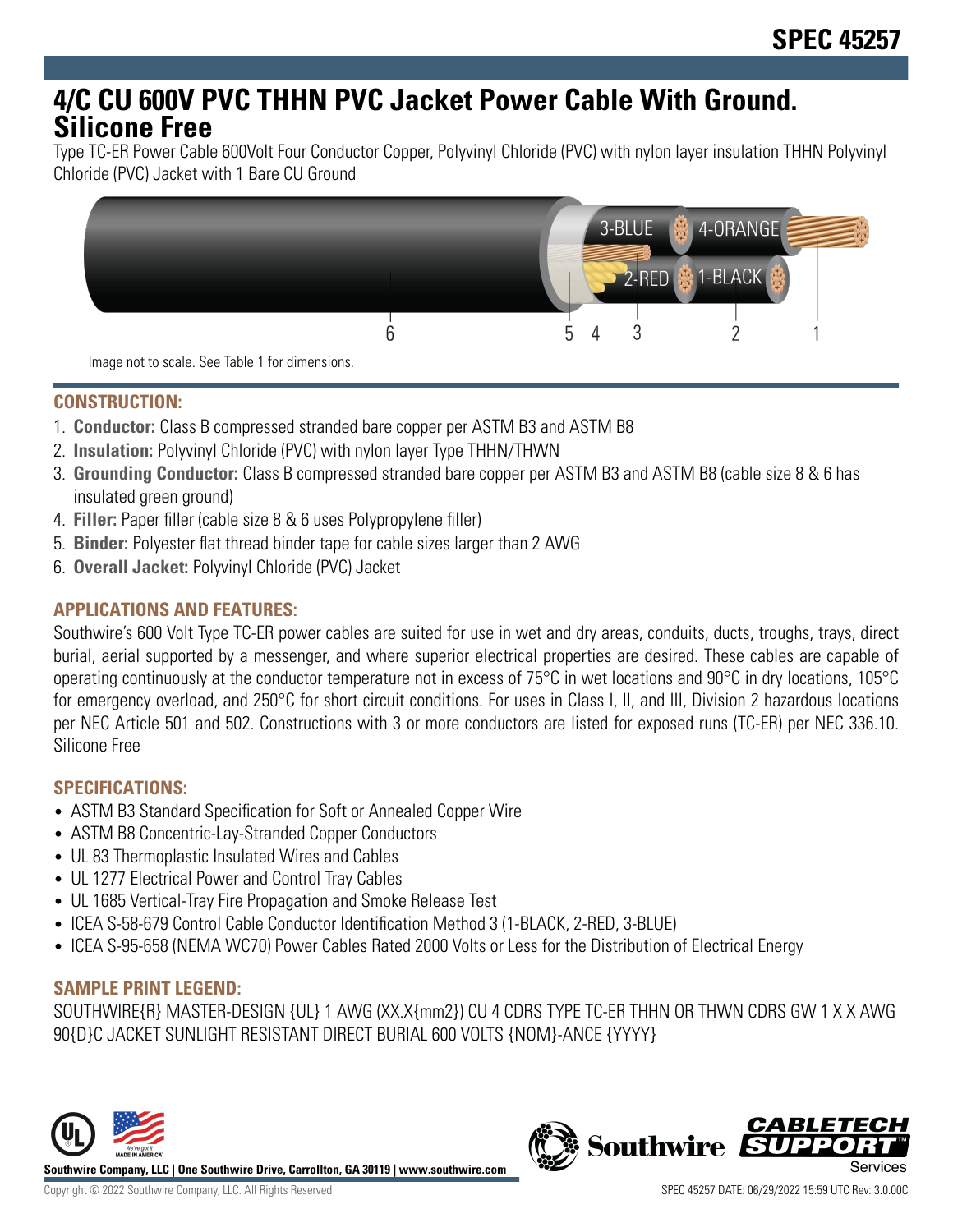## **Table 1 – Weights and Measurements**

| <b>Stock</b><br>Number | Cond.<br><b>Size</b> | Diameter Over<br>Conductor | Insul.<br><b>Thickness</b> | Diameter Over<br>Insulation | Ground         | Jacket<br><b>Thickness</b> | Approx.<br>0D | Copper<br>Weight | Approx.<br>Weight |
|------------------------|----------------------|----------------------------|----------------------------|-----------------------------|----------------|----------------------------|---------------|------------------|-------------------|
|                        | AWG/<br>Kcmil        | inch                       | mil                        | inch                        | No. x<br>AWG   | mil                        | inch          | lb/1000ft        | lb/1000ft         |
| 5576940                | 8                    | 0.139                      | 35                         | 0.199                       | $1 \times 10$  | 60                         | 0.695         | 238              | 378               |
| 6647360‡               | 8                    | 0.139                      | 35                         | 0.199                       | $1 \times 10$  | 60                         | 0.709         | 238              | 415               |
| 5534380                | 6                    | 0.174                      | 35                         | 0.234                       | $1 \times 8$   | 60                         | 0.710         | 379              | 541               |
| 6019890                | 4                    | 0.221                      | 46                         | 0.301                       | $1 \times 8$   | 80                         | 0.914         | 572              | 824               |
| 6019970                | $\overline{2}$       | 0.277                      | 46                         | 0.357                       | $1 \times 6$   | 80                         | 1.052         | 910              | 1219              |
| 602003                 | $\mathbf{1}$         | 0.321                      | 57                         | 0.421                       | $1 \times 6$   | 80                         | 1.210         | 1126             | 1515              |
| 5545680                | 1/0                  | 0.360                      | 57                         | 0.460                       | $1 \times 6$   | 80                         | 1.304         | 1398             | 1831              |
| 5567200                | 2/0                  | 0.404                      | 57                         | 0.504                       | $1 \times 6$   | 80                         | 1.410         | 1742             | 2225              |
| 6020290                | 3/0                  | 0.454                      | 57                         | 0.554                       | $1 \times 4$   | 80                         | 1.531         | 2223             | 2766              |
| 4447450                | 4/0                  | 0.510                      | 57                         | 0.610                       | $1 \times 4$   | 80                         | 1.666         | 2770             | 3382              |
| 580495                 | 250                  | 0.558                      | 68                         | 0.678                       | 1x2            | 110                        | 1.895         | 3249             | 4173              |
| 6020450                | 250                  | 0.558                      | 68                         | 0.678                       | $1 \times 4$   | 110                        | 1.895         | 3249             | 4077              |
| 6020600                | 350                  | 0.661                      | 68                         | 0.781                       | $1 \times 3$   | 110                        | 2.144         | 4531             | 5515              |
| 563180                 | 350                  | 0.661                      | 68                         | 0.781                       | $1 \times 3/0$ | 110                        | 2.258         | 4889             | 5884              |
| 5525130                | 500                  | 0.789                      | 68                         | 0.909                       | 1x2            | 110                        | 2.453         | 6445             | 7628              |
| 593375                 | 500                  | 0.789                      | 68                         | 0.909                       | 1 x 250        | 110                        | 2.485         | 7017             | 8336              |
| 604819                 | 600                  | 0.866                      | 79                         | 1.024                       | 1 x 2          | 110                        | 2.692         | 7693             | 9078              |
| TBA                    | 600                  | 0.866                      | 79                         | 1.024                       | $1 \times 4/0$ | 140                        | 2.860         | 8154             | 9539              |
| 604827                 | 750                  | 0.968                      | 79                         | 1.108                       | 1x1            | 140                        | 2.998         | 9618             | 11342             |

All dimensions are nominal and subject to normal manufacturing tolerances

◊ Cable marked with this symbol is a standard stock item

† Ampacities are based on Table 310.15 (B)(16) of the NEC, 2017 Edition - Ampacities of insulated conductors rated up to and including 2000 Volts, based on ambient temperature of 30°C (86°F) and adjusted to 80% per Table 310.15(B)(3)(a) for More Than Three Current-Carrying Conductors.

‡ Insulated green ground